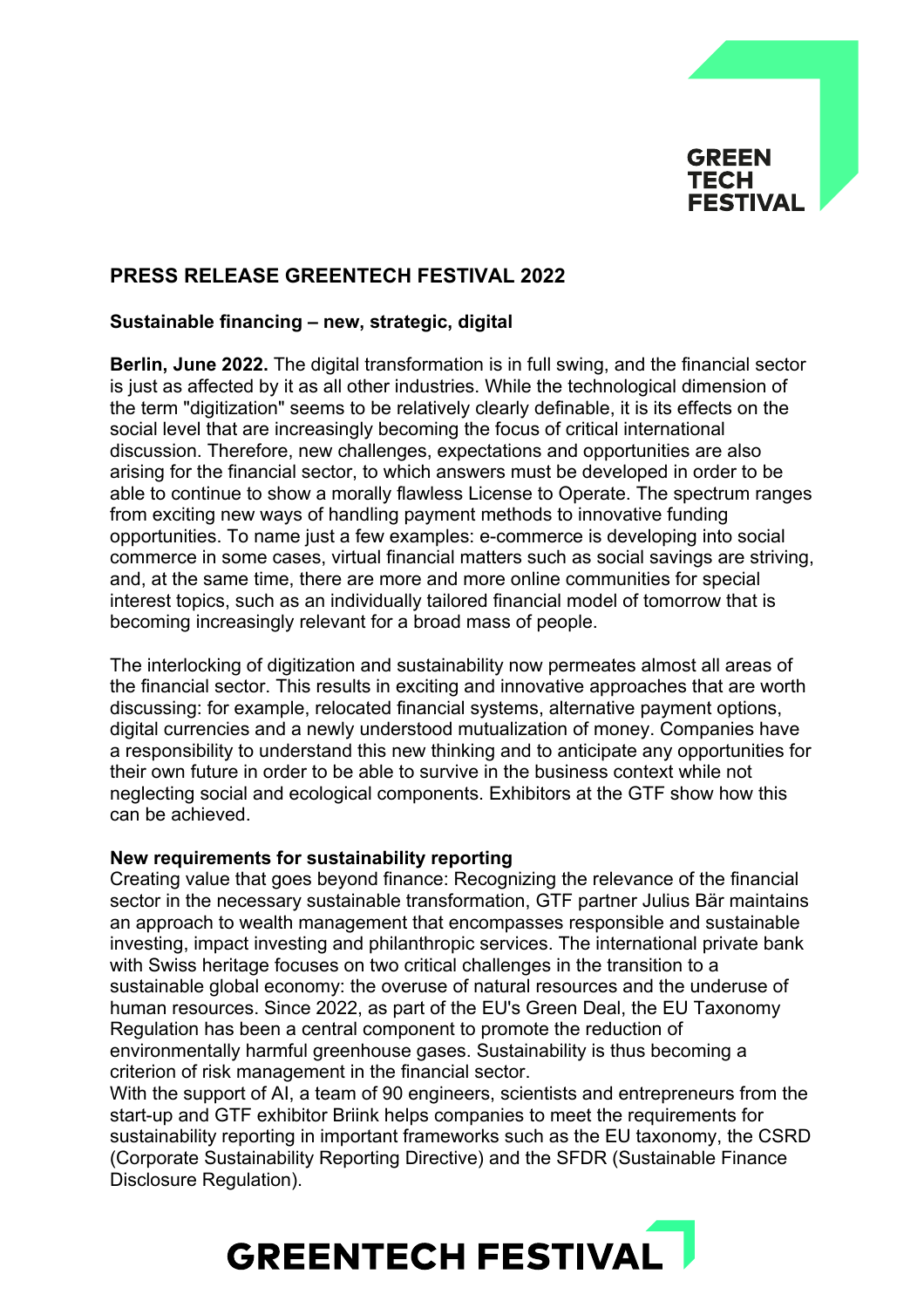

Good impact – for companies and the environment: The exhibitor positive impacts (PI) GmbH is a strategy consultancy specializing in the integration of sustainability into the strategy and processes of organizations. The goal is to create value for society and the economy: after all, according to a recent study by PI, a consistent and ambitious sustainability strategy can account for up to 29 percent of financial success.

And there are also new, exciting developments when it comes to funds. The Green Generation Fund will be presented at the GTF, which will announce the closing of its first 100 million Euro fund. As one of the largest funds in Europe in this area, and the only one with an all-female management team, female partners are Dr. Manon Sarah Littek and Janna Ensthaler, the two founders hope to enable growth in the two most important ecosystems of this decade – food tech and green tech – and thus make a significant contribution to solving the climate crisis.

### **From Berlin to the whole world**

The event, held from June 22nd to 24th in the Urban Tech Republic at the former Berlin Airport TXL, is the starting signal for a consistent internationalization of the approaches and ideas of the GREENTECH FESTIVAL. The other stops on the GTF World Tour 2022 are New York (September 15 and 16), London (October 13 and 14) and Singapore (November 17 and 18).

### *About*

*The GREENTECH FESTIVAL (GTF) of the founders Sven Krüger, Nico Rosberg and Marco Voigt is the largest sustainability festival in Europe with the GTF EXHIBITION, GTF CONFERENCE and GREEN AWARDS: It encompasses more than 200 exhibitors in the exhibition, a large number of panels and keynotes on the Conference and as a highlight the awards, which honor the most progressive projects worldwide in an exclusive evening event.* 

*Now is the time: We have to radically reinterpret our way of living and doing business. Now! This is the only way we can enable a future for people and the environment on this planet. Together for transformative change: During the GREENTECH FESTIVAL in Berlin, everyone who wants to change something comes together. From June 22nd to 24th, 2022, the GTF will be the scene for innovations, inspiration and ideas and creates a place where green technologies are presented, discussed and awarded – all this to show what it means to act more resource-efficiently, to strive for a better future and to live up to our ethical commitments.*